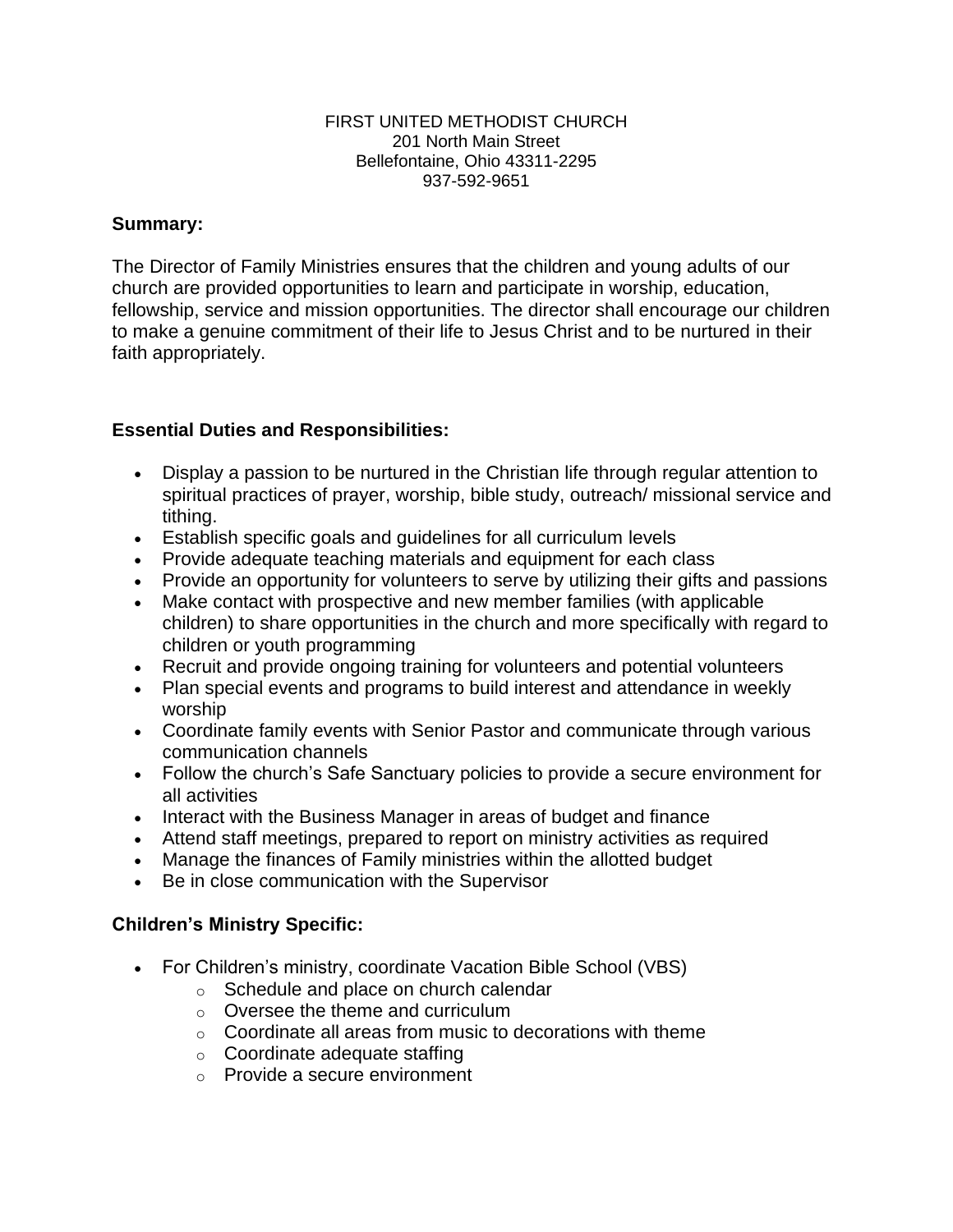# **Youth Ministry Specific:**

- Be involved in teen's lives by attending ball games, recitals, lunches and other activities of the teens. Find ways to foster new and existing connections with youth through involvement in activities outside the church.
- Provide opportunities to arrive at a clear understanding of the Christian faith and its implications for their life.
- Assist the youth in connecting faith and life through by participation in a variety of ministries, including, but not limited to youth ministry.
- Provide basic counseling and referral to those in need.
- Work with the Senior Pastor to provide leadership in preparing youth through the confirmation process.
- Provide opportunities for youth to express their Christian commitment through service to others.

## **Supervisory Responsibilities**

• Oversight of volunteers and staff within the various family ministries

## **Education and or Experience:**

- Teaching accreditation and Experience is desired
- Formal training in early Christian education is preferred
- A clear understanding of the United Methodist Church-it's theology, history and structure

## **Skills and Abilities Required**

- Must possess excellent interpersonal skills, the ability to collaborate and work effectively with volunteers, parents, children and youth
- Ability to manage conflict and build peaceful solutions
- Must possess the ability to exercise judgment and discretion with sensitive matters and the application and interpretation of church policies
- Must possess the ability to design, plan, implement and evaluate programs and ministries
- Must possess the ability to equip volunteers to coordinate and lead various aspects of children's and youth ministries.
- Must serve as a positive Christian role model